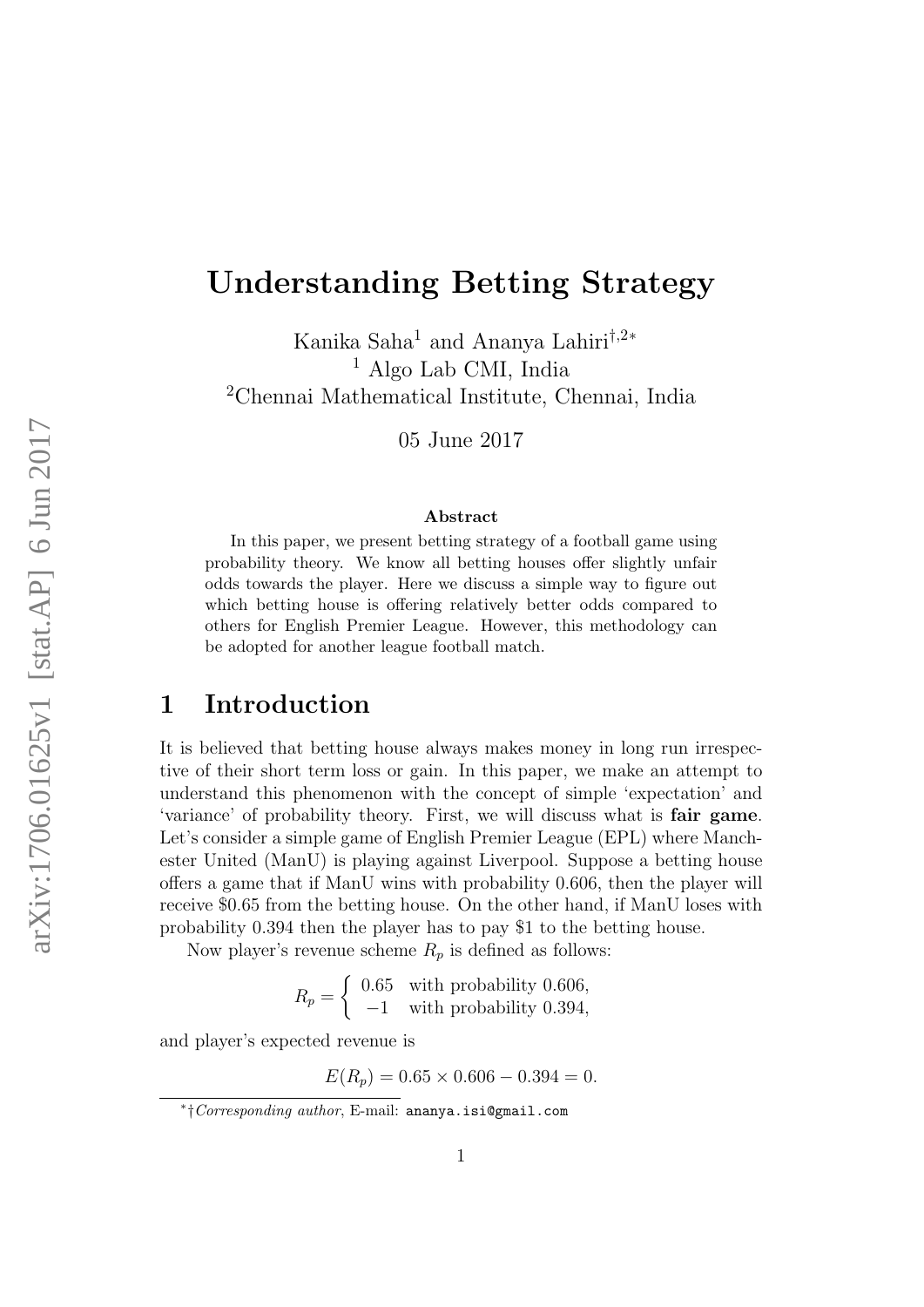More about expectation and moments can be found in [1,2]. Now, we will look at the revenue scheme and expected revenue for the betting house for the same game.

$$
R_b = \begin{cases} -0.65 & \text{with probability } 0.606, \\ 1 & \text{with probability } 0.394. \end{cases}
$$

Expected revenue for betting house is,

$$
E(R_b) = -0.65 \times 0.606 + 0.394 = 0.
$$

If we compare  $R_p$  and  $R_b$ , then we can see player's loss is the gain of the betting house and vice-versa. This type of game is known as 'zero-sum' game. Also,  $E(R_b) = E(R_n) = 0$  means if the player and betting house play this game several times, then 'on-average' neither betting house nor the player will make or lose money. This is called 'fair-game.'

Now we know that the betting house has an establishment cost and most of the time these betting houses are the for-profit organization. Here the question is how they are making money. An easy way of doing it, if the betting house pays the player less than what they suppose to pay. That means, in the fair game, if they think to pay the player \$0.65, but to make money, they will pay the player less than \$0.65. For example, if they pay the player \$0.6 then the revenue scheme for the betting house is,

$$
R_b = \begin{cases} \n-0.6 & \text{with probability } 0.606, \\ \n1 & \text{with probability } 0.394, \n\end{cases}
$$

and the expected revenue for betting house is,

$$
E(R_b) = -0.6 \times 0.606 + 0.394 = 0.0304.
$$

It means if the player and betting house play this game several times, the on-average betting house will make \$0.03 or 3 cents from the player and the player will lose the same amount because it is a zero-sum game. So to earn money, in the long run, the betting house offers the player less than what is fair. Rest of the paper is organized as follows. In section [2,](#page-1-0) we present the strategy of betting houses using probability theory. In section [3,](#page-3-0) we discuss the strategy for league football match. In section [4,](#page-4-0) we presented the data analysis and showed how imputed cost of a betting house could be estimated numerically.

### <span id="page-1-0"></span>2 Betting Strategy with Probability Theory

In this section, we present the strategy of the betting house. Suppose  $A$  is an event with  $P(A) = p$ . If A happens then, the betting house will pay  $r$ .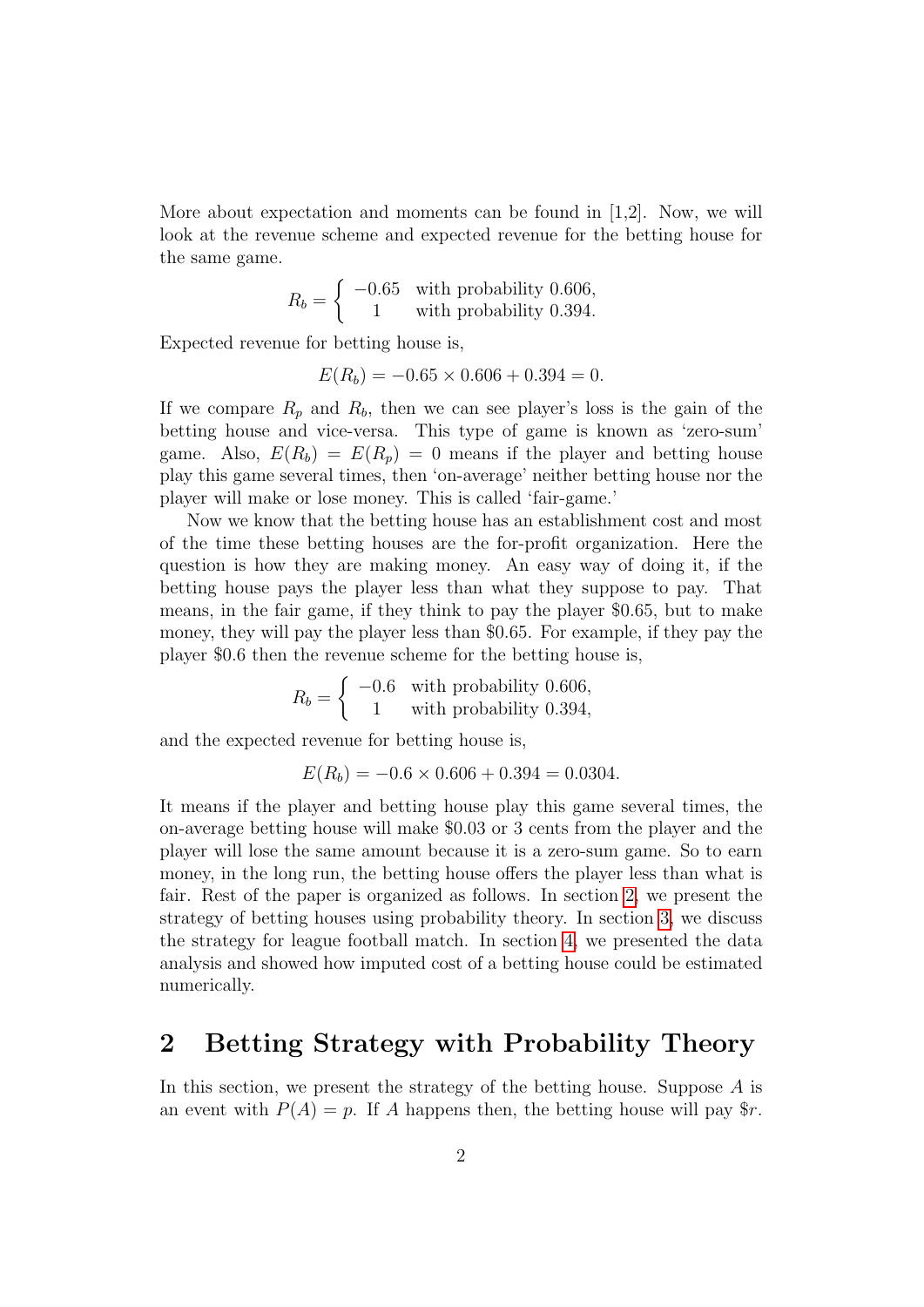Otherwise, the betting house will receive \$1. So the revenue scheme for the betting house is

$$
R_b = \begin{cases} -r & \text{with probability } p, \\ 1 & \text{with probability } (1-p), \end{cases}
$$

and the expected revenue for betting house is,

$$
E(R_b) = -rp + (1-p).
$$

Now this game is fair game if  $E(R_b) = 0$ , that is  $r = \frac{1}{p} - 1$ , and  $\frac{1}{p}$  is known as 'decimal odds'. The variance of the revenue scheme is generally considered as risk of a game. So for a fair game  $Var(R_b) = E(R_b^2) - [E(R_b)]^2 = E(R_b^2)$ . Now

$$
E(R_b^2) = p\left(\frac{1}{p} - 1\right)^2 + (1 - p)
$$
  
=  $(1 - p)\left[\frac{1 - p}{p} + 1\right]$   
=  $\frac{1 - p}{p} = \frac{1}{p} - 1 = r.$ 

Interestingly, for the fair game,  $r$  is the amount which betting house pays for each dollar they receive. It turns out that  $r$  is also the measure of risk for the same strategy as  $Var(R_b) = r$ , which is known as 'fractional odds.' To make a profit, in the long run, betting house pays  $\$(r - \epsilon)$ , where  $\epsilon > 0$ . The revenue scheme is

$$
R_b = \begin{cases} -\{(\frac{1}{p} - 1) - \epsilon\} & \text{with probability } p, \\ 1 & \text{with probability } (1 - p), \end{cases}
$$

and the expected revenue of betting house is,

$$
E(R_b) = -(\frac{1}{p} - 1)p + \epsilon p + (1 - p)
$$
  
= -(1 - p) + \epsilon p + (1 - p)  
= \epsilon p.

After simplification  $Var(R_b) = E(R_b^2) - [E(R_b)]^2 = r(1 - p\epsilon)^2$ .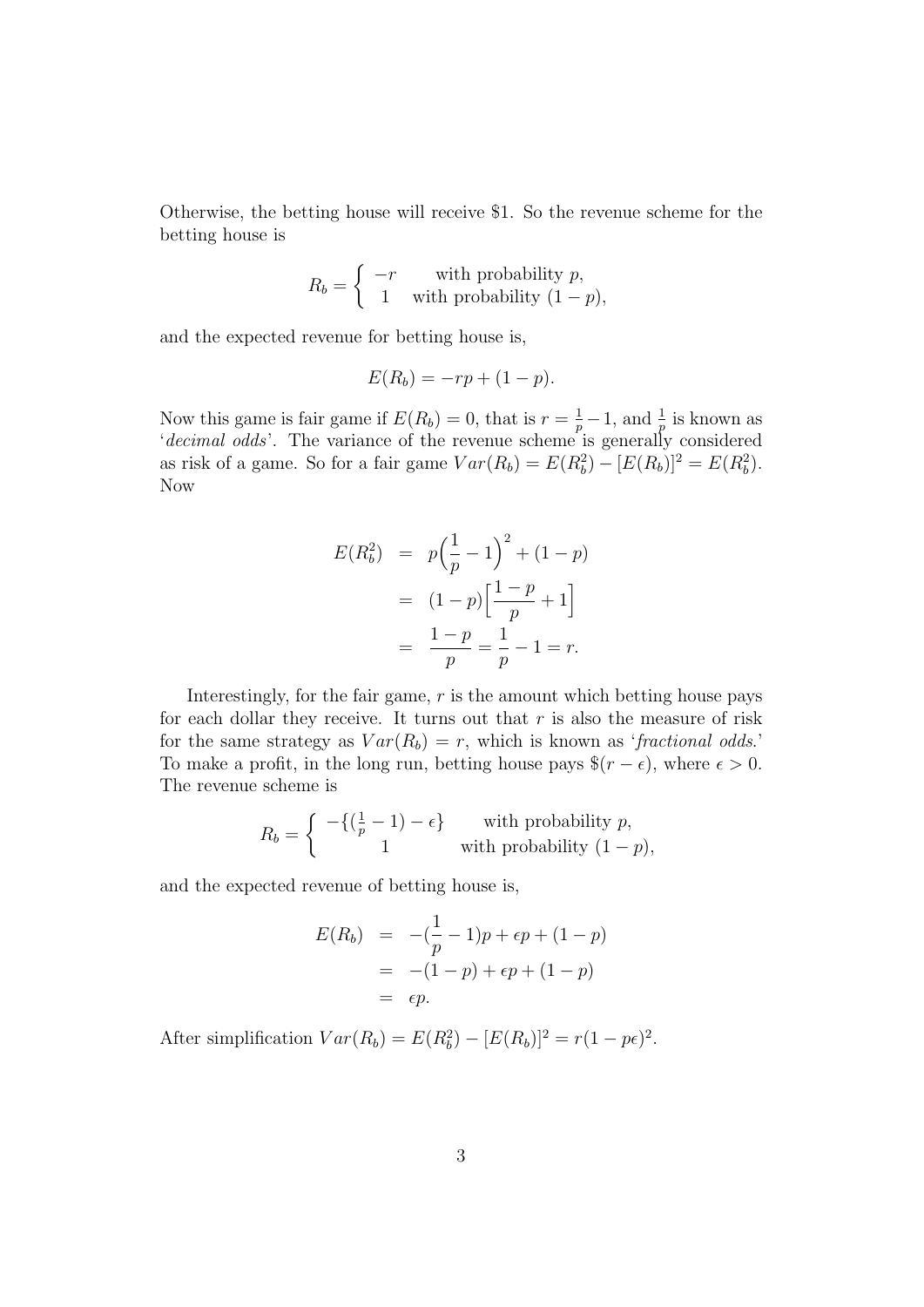### <span id="page-3-0"></span>3 Strategy for League Football Match

There are three mutually exclusive outcomes in a league football match. The outcomes are (i) Hometeam win, (ii) Away team win, (iii) Draw. Let us consider the EPL match between ManU Vs. Liverpool, where ManU is Hometeam. Suppose for this match betting house calculates the probabilities 0.6, 0.15 and 0.25 for three outcomes, namely Hometeam wins, Away team wins and draw respectively. The corresponding decimal odds are  $1/0.6$  = 1.66,  $1/0.15 = 6.66$  and  $1/0.25 = 4.00$ .

In the previous section, we noticed that the betting house would never reveal these fair odds. They will always announce odds which are less than the fair value so that they can stay in profit. For instance, if the betting house offers odds of 1.57, 6.57 and 3.87 against the respective events of Hometeam wins, Away team wins and draw, then the revised revenue scheme for ManU to win the match with announced odds of 1.57 is,

$$
R_b^H = \begin{cases} -(1.57 - 1) & \text{with probability } 0.6, \\ 1 & \text{with probability } 0.4. \end{cases}
$$

The expected revenue for the betting house is,

$$
E(R_b^H) = -0.57 \times 0.6 + 0.4 = 0.058.
$$

Similarly, the revised revenue scheme for the Liverpool to win the match with announce odds of 6.57 is,

$$
R_b^A = \begin{cases} -(6.57 - 1) & \text{with probability } 0.15, \\ 1 & \text{with probability } 0.85, \end{cases}
$$

and the expected revenue for betting house is,

$$
E(R_b^A) = -5.57 \times 0.15 + 0.85 = 0.0145.
$$

Likewise, the revised revenue scheme that match will be draw with announce odds of 3.87 is,

$$
R_b^D = \begin{cases} -(3.87 - 1) & \text{with probability } 0.25, \\ 1 & \text{with probability } 0.75, \end{cases}
$$

and the expected revenue for betting house is,

$$
E(R_b^D) = -2.87 \times 0.25 + 0.75 = .0325.
$$

Expected revenue of betting house for all events are positive. Mathematically, we can show when the announce odds are converted to probabilities; they usually add up to more than 1 to keep the house on benefit.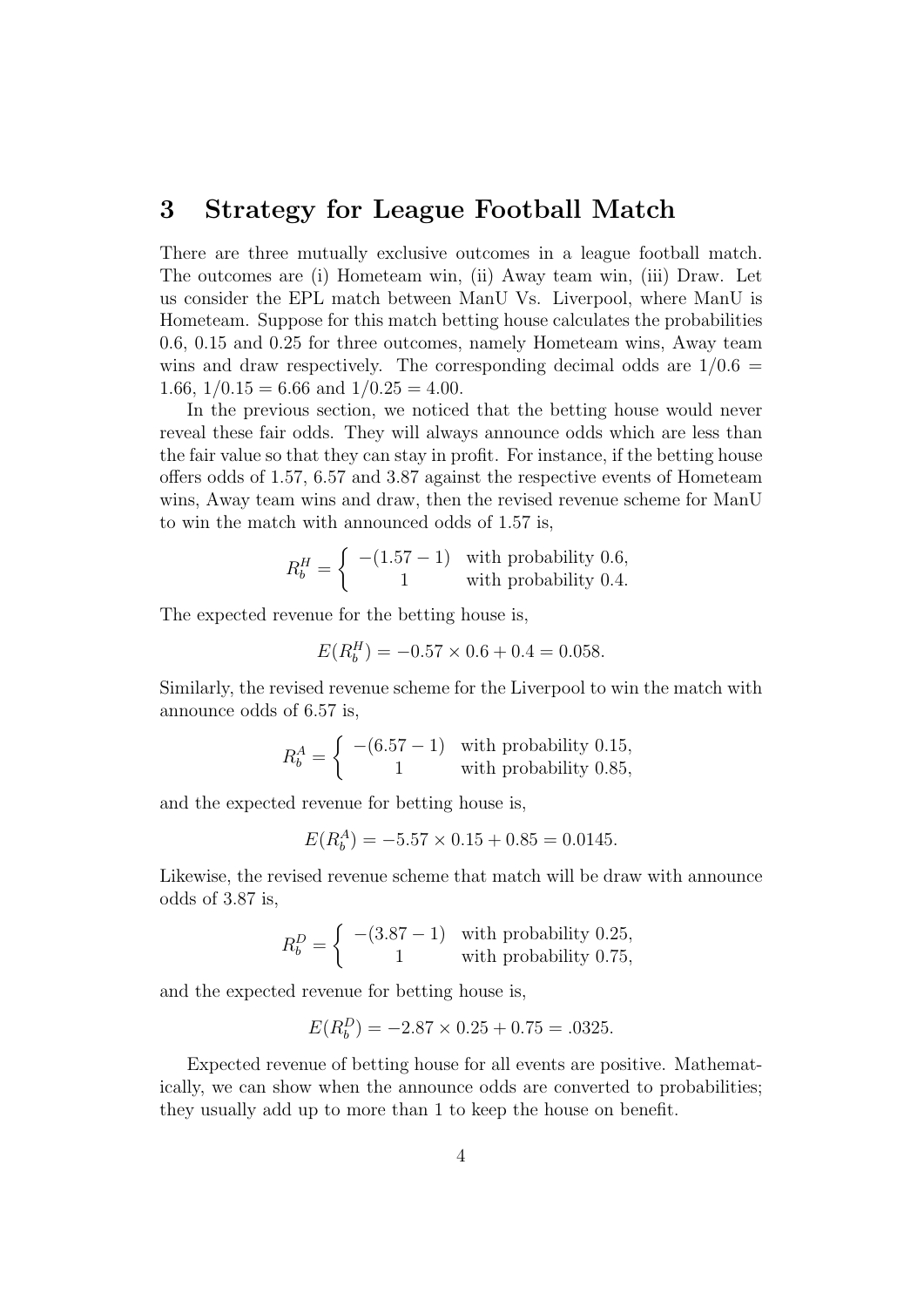Let us assume,  $\left(\frac{1}{P}\right)$  $\frac{1}{P_H}-\epsilon\Big)=\frac{1}{P_H^2}$  $\frac{1}{P_H^*}, \left(\frac{1}{P_A}\right)$  $\frac{1}{P_A} - \epsilon$ ) =  $\frac{1}{P_A}$  $\frac{1}{P_A^*}$  and  $\left(\frac{1}{P_B} \right)$  $\frac{1}{P_D} - \epsilon$ ) =  $\frac{1}{P_p}$  $\overline{P_D^*}$ Therefore,

$$
\frac{1 - \epsilon P_H}{P_H} = \frac{1}{P_H^*}
$$

$$
\frac{P_H}{1 - \epsilon P_H} = P_H^*
$$

$$
P_H < P_H^*
$$

In the same way we can show  $P_A < P_A^*$  and  $P_D < P_D^*$ . Now adding both sides we can conclude,

 $P_H + P_A + P_D < P_H^* + P_A^* + P_D^*$ .

Of course probabilities of a fair game sums up to 1 i.e.  $P_H + P_A + P_D = 1$ , hence evidently  $P_H^* + P_A^* + P_D^* > 1$ .

### <span id="page-4-0"></span>4 Data Analysis

Let us discuss the former analysis above with EPL data. Data is accessible on http://www.football-data.co.uk/englandm.php. In the table [\(1\)](#page-8-0) we present the decimal odds of 10 different EPL matches from the popular betting house Bet365. First three columns, 'B365H', 'B365D' and 'B365A' represent the decimal odds (i.e.  $1/p$ ) of three events that are (i) home team wins, (ii) draw and (iii) away team wins; from the betting house Bet365. It is visible that total probability of the three mutually exclusive events of a given match is greater than one which violates the thumb rule that probabilities add up to one. It is inevitable that sum of the probabilities will be greater than one from our results described in the previous section. However, if there are two betting houses, we can say that one house is offering better odds to the players if its sum of probabilities is closer to one.

Let us consider a match held on 8th August 2015, between Bournemouth and Aston Villa where the former team is Hometeam and later one is Away team. We look at the betting houses for this match, the following table [5](#page-8-0) (for the six betting houses, namely Bet365 (B365), Bet&Win (BW), Interwetten (IW), Ladbrokes (LB), William Hill (WH), VC Bet (VC) ). Here we can compare the announce odds whichever is near to 1 that betting the house is offering fair. As per the table [5,](#page-8-0) B365 is offering fair odds compared with others. The betting house Interwetten is offering worst odds for this match.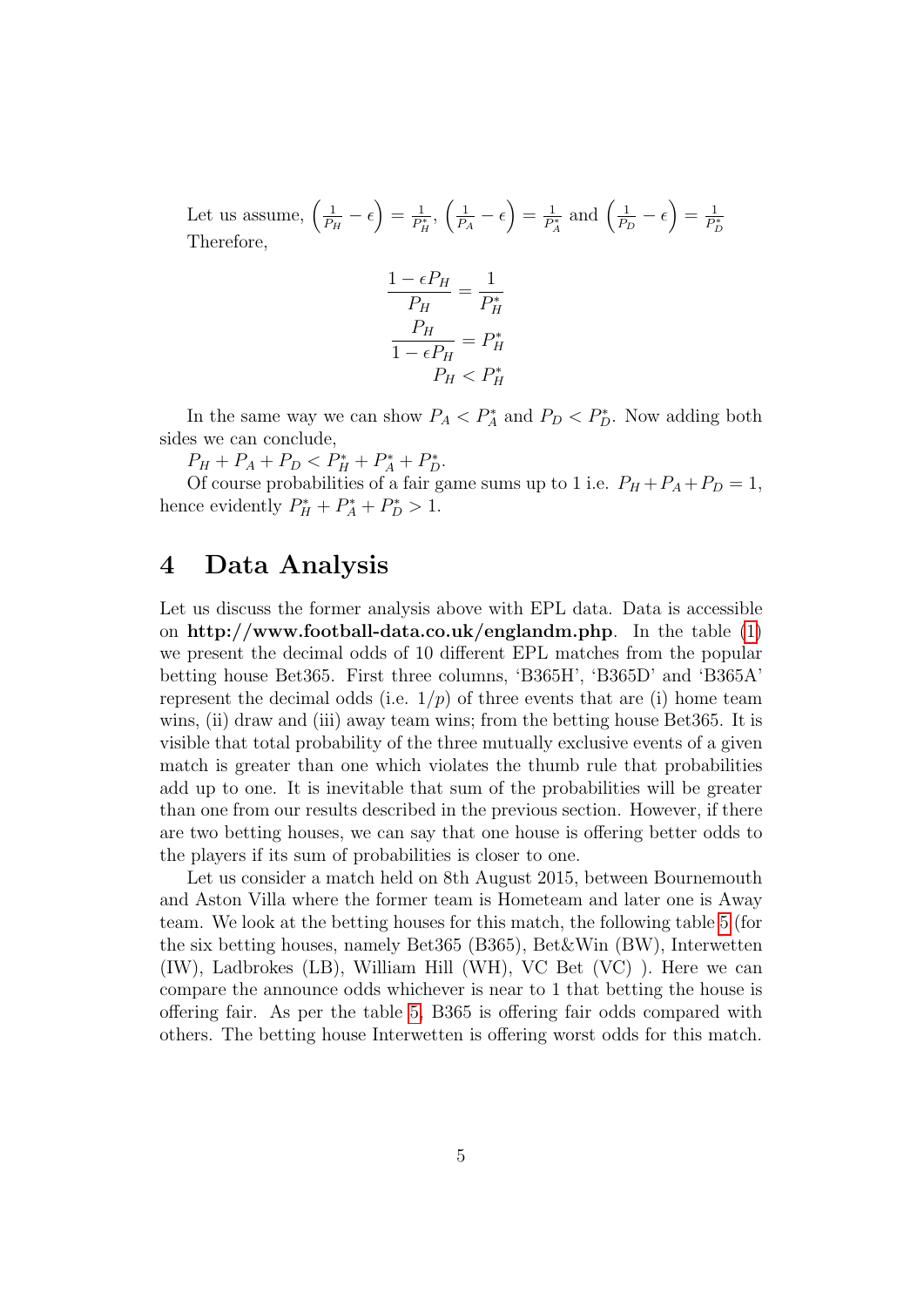### 4.1 Imputed Cost of a Betting House

We can show different ways of calculating Imputed cost of the betting house. Here we are using additive model for the same. In this model, revenue of betting house is described as,

$$
R_b = \begin{cases} -\{(\frac{1}{p} - 1) - \epsilon\} & \text{with probability } p, \\ 1 & \text{with probability } (1 - p). \end{cases}
$$

As discussed earlier, to make a profit, betting houses will always offer an amount which is less than what they suppose to pay. Here  $\epsilon$  is that profitable amount. Suppose the betting houses announce odds are  $P_H^*$ ,  $P_A^*$  and  $P_D^*$  respectively for Hometeam, Away team and Draw of a match. These announce odds can be defined as below:

$$
\left(\frac{1}{P_H} - \epsilon\right) = \frac{1}{P_H^*}, \quad \left(\frac{1}{P_A} - \epsilon\right) = \frac{1}{P_A^*}, \quad \left(\frac{1}{P_D} - \epsilon\right) = \frac{1}{P_D^*}
$$

Now we all know that probabilities of three mutually exclusive events add up to 1 for fair game, i.e.  $P_H + P_A + P_D = 1$ . But  $P_H^* + P_A^* + P_D^* > 1$ . Let us say  $\delta$  is the difference between sum of these two probabilities. Then

$$
P_{H}^{*} + P_{A}^{*} + P_{D}^{*} - (P_{H} + P_{A} + P_{D}) = \delta
$$
  
\n
$$
\Rightarrow P_{H}^{*} + P_{A}^{*} + P_{D}^{*} - (\frac{P_{H}^{*}}{1 + \epsilon P_{H}^{*}} + \frac{P_{A}^{*}}{1 + \epsilon P_{A}^{*}} + \frac{P_{D}^{*}}{1 + \epsilon P_{D}^{*}}) = \delta
$$
  
\n
$$
\Rightarrow P_{H}^{*} - \frac{P_{H}^{*}}{1 + \epsilon P_{H}^{*}} + P_{A}^{*} - \frac{P_{A}^{*}}{1 + \epsilon P_{A}^{*}} + P_{D}^{*} - \frac{P_{D}^{*}}{1 + \epsilon P_{D}^{*}} = \delta
$$
  
\n
$$
\Rightarrow P_{H}^{*}(1 - \frac{1}{1 + \epsilon P_{H}^{*}}) + P_{A}^{*}(1 - \frac{1}{1 + \epsilon P_{A}^{*}}) + P_{D}^{*}(1 - \frac{1}{1 + \epsilon P_{D}^{*}}) = \delta
$$
  
\n
$$
\Rightarrow \frac{\epsilon(P_{H}^{*})^{2}}{1 + \epsilon P_{H}^{*}} + \frac{\epsilon(P_{A}^{*})^{2}}{1 + \epsilon P_{A}^{*}} + \frac{\epsilon(P_{D}^{*})^{2}}{1 + \epsilon P_{D}^{*}} = \delta.
$$

Clearly we can estimate  $\epsilon$  from the above equation as  $P_H^*, P_A^*, P_D^*$  and  $\delta$ are already known to us. Let us solve the equation for  $\epsilon$  using the given EPL data. Considering the first match for B365 betting house where  $\{P_H^*\}=0.50$ ,  ${P_A^*}$ =0.25,  ${P_B^*}$ =0.28 and  $\delta$ =1.03-1=0.03. Now solving the above equation with the help of this numerical values,

$$
\epsilon \left( \frac{0.50^2}{1 + \epsilon (0.50)} + \frac{0.25^2}{1 + \epsilon (0.25)} + \frac{0.28^2}{1 + \epsilon (0.28)} \right) = 0.03.
$$

Here we can see the equation is cubic in  $\epsilon$ . Instead solving analytically which is complicated, we are introducing R programming to optimise  $\epsilon$ . Therefore calculate the value of  $\epsilon$  is 0.065 or following the revenue model we can say \$0.065 per dollar is the profitable amount for the betting house.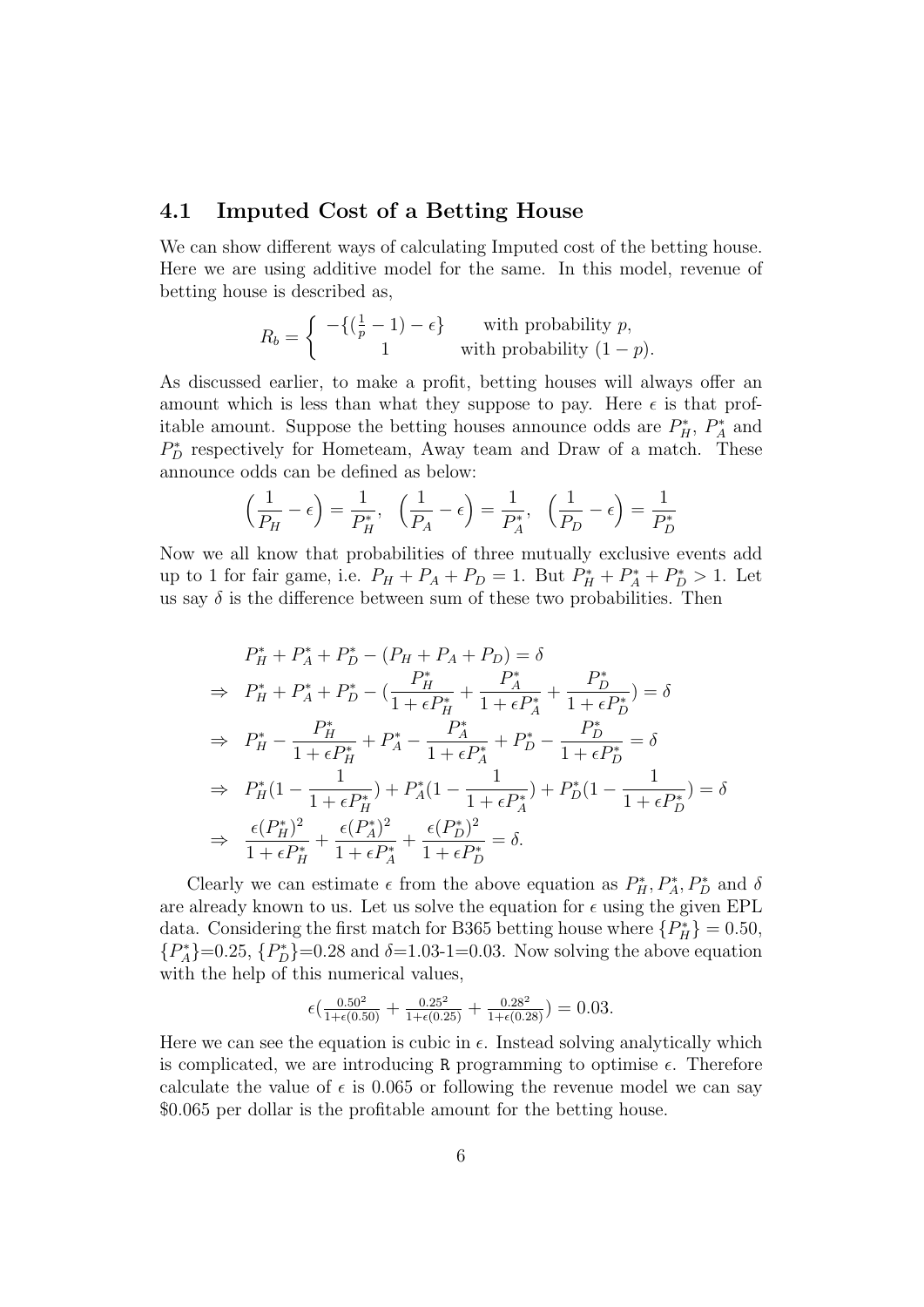### 4.2 Comparative study of Imputed cost among different betting houses:

Let us consider the result presented in Table  $(5)$  and figure  $(5)$ .

- 1. All betting houses are limited to \$0.10 seems like there is some regulatory policy
- 2. For 95% of the matches B365 charges between \$.04 to \$.06.
- 3. For majority games and approximately for all matches BW and IW respectively charge \$0.10.
- 4. Same behavior we can see for LB also.
- 5. But VC never charges greater than \$.09. Moreover, for majority matches, they charge between \$.04 to \$.06.
- 6. B365 and VC has similar kind of behavior.

## 5 Conclusion

In this paper, we presented how the strategy of the betting houses can be explained with the probability odds. From the real data, it is visible that for all betting houses considered here, the sum of the probability for the win, loss, and draw of a match are greater than one. We also presented how the cost of a game can be imputed numerically. Therefore, with this understanding, one realizes how the betting houses are consistently making money and accordingly decides whether to invest one's money on the betting house.

### References

- [1] Feller, W. An Introduction to Probability Theory and Its Applications. Wiley Series in Probability and Statistics, Volume 1, 1968.
- [2] Rao, C. R, Linear Statistical Inference and its Applications. Wiley Series in Probability and Statistics, 2nd Edition ,ISBN: 978-0-471-21875-3, 2001.

### Appendix: Figures and Tables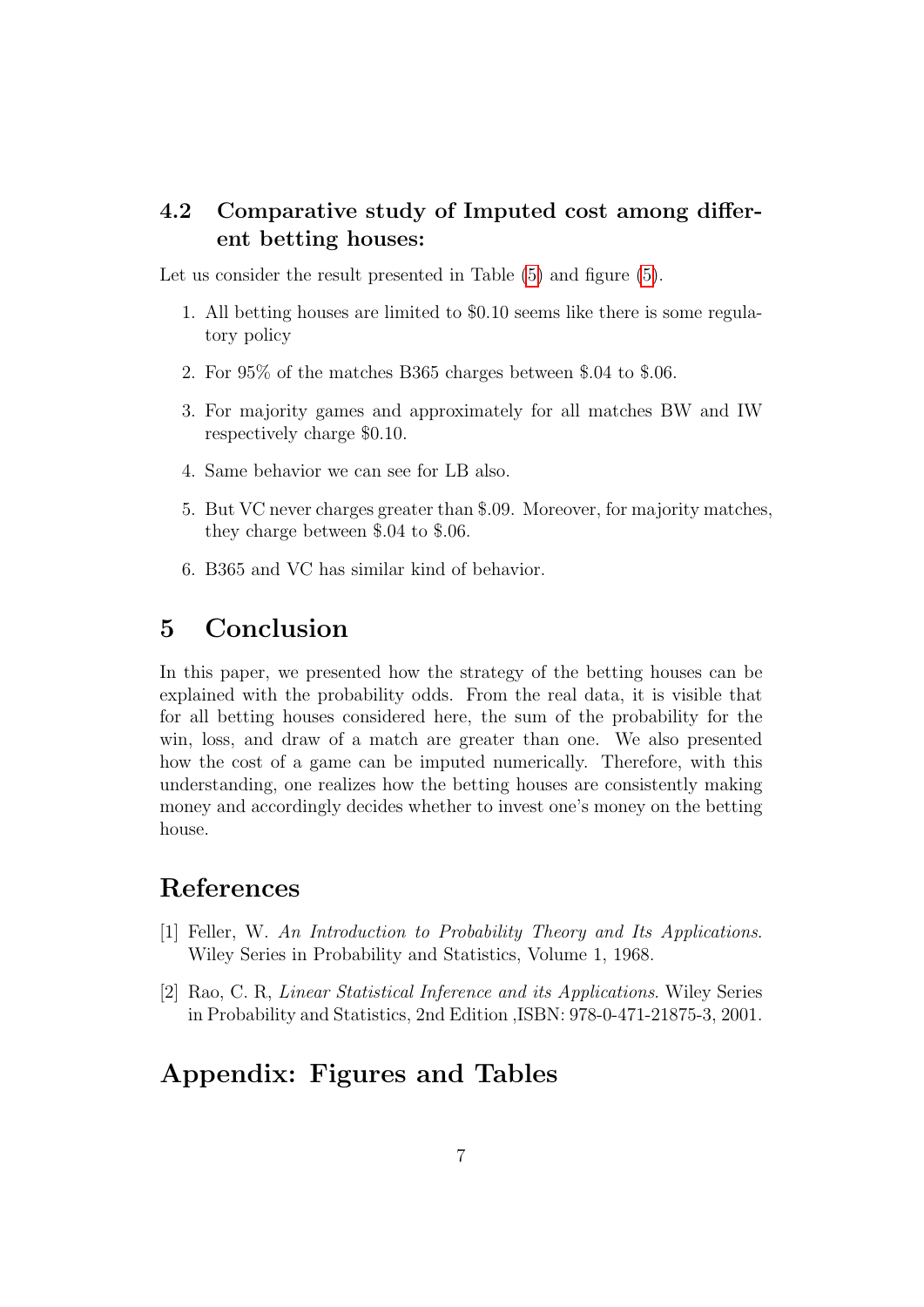Figure 1: Imputed Cost of 380 matches by Different betting Houses



**William Lill AMLIV**